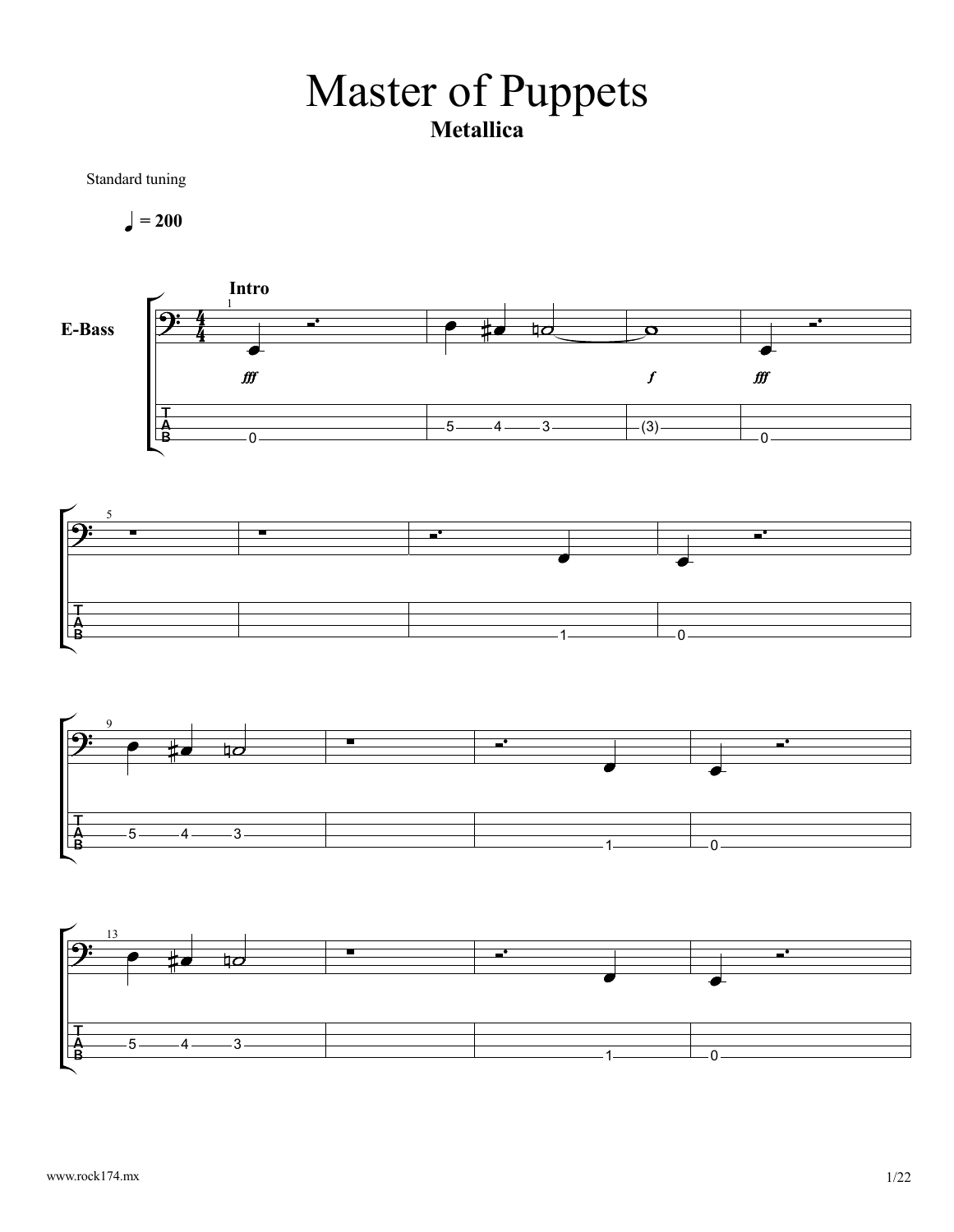







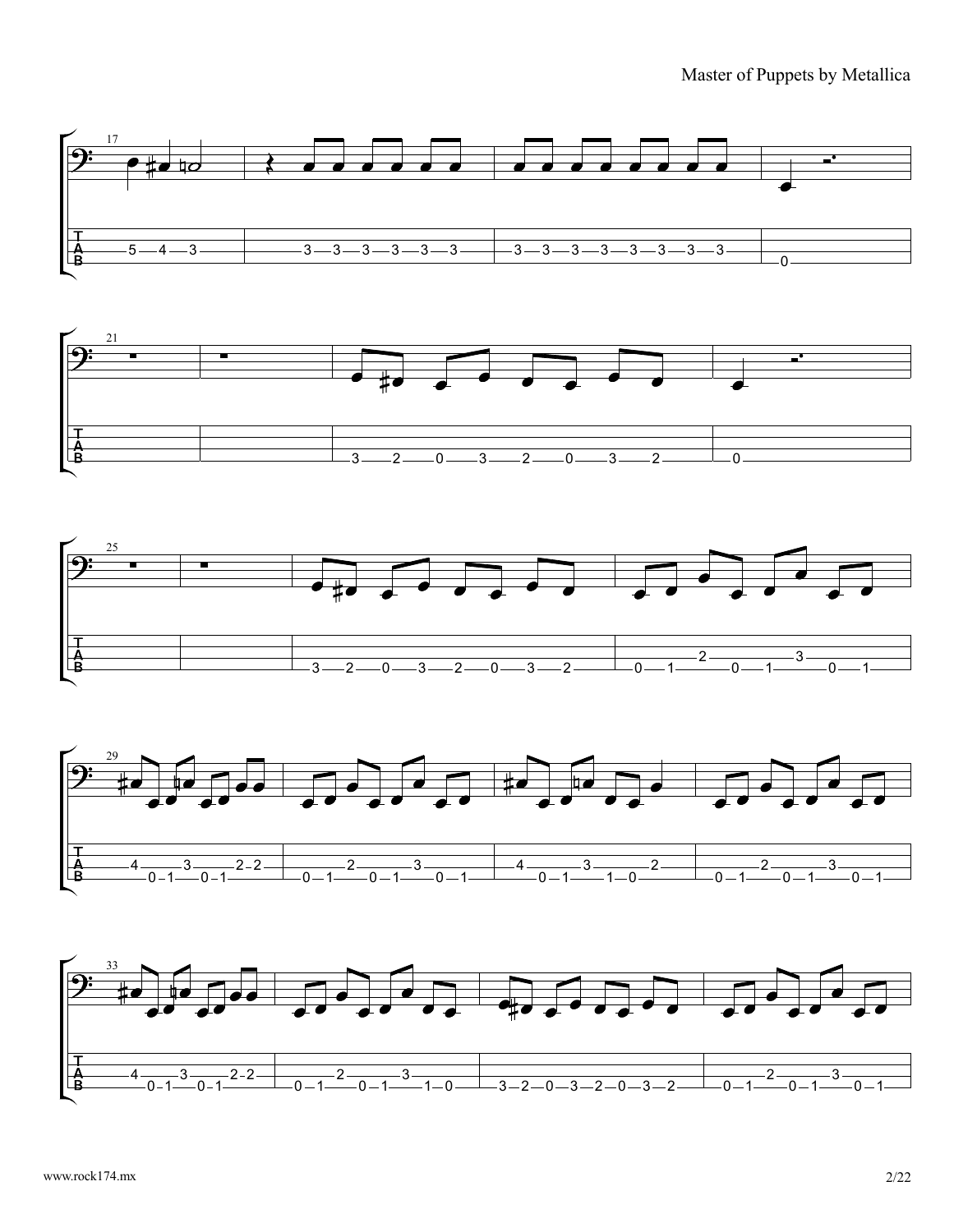







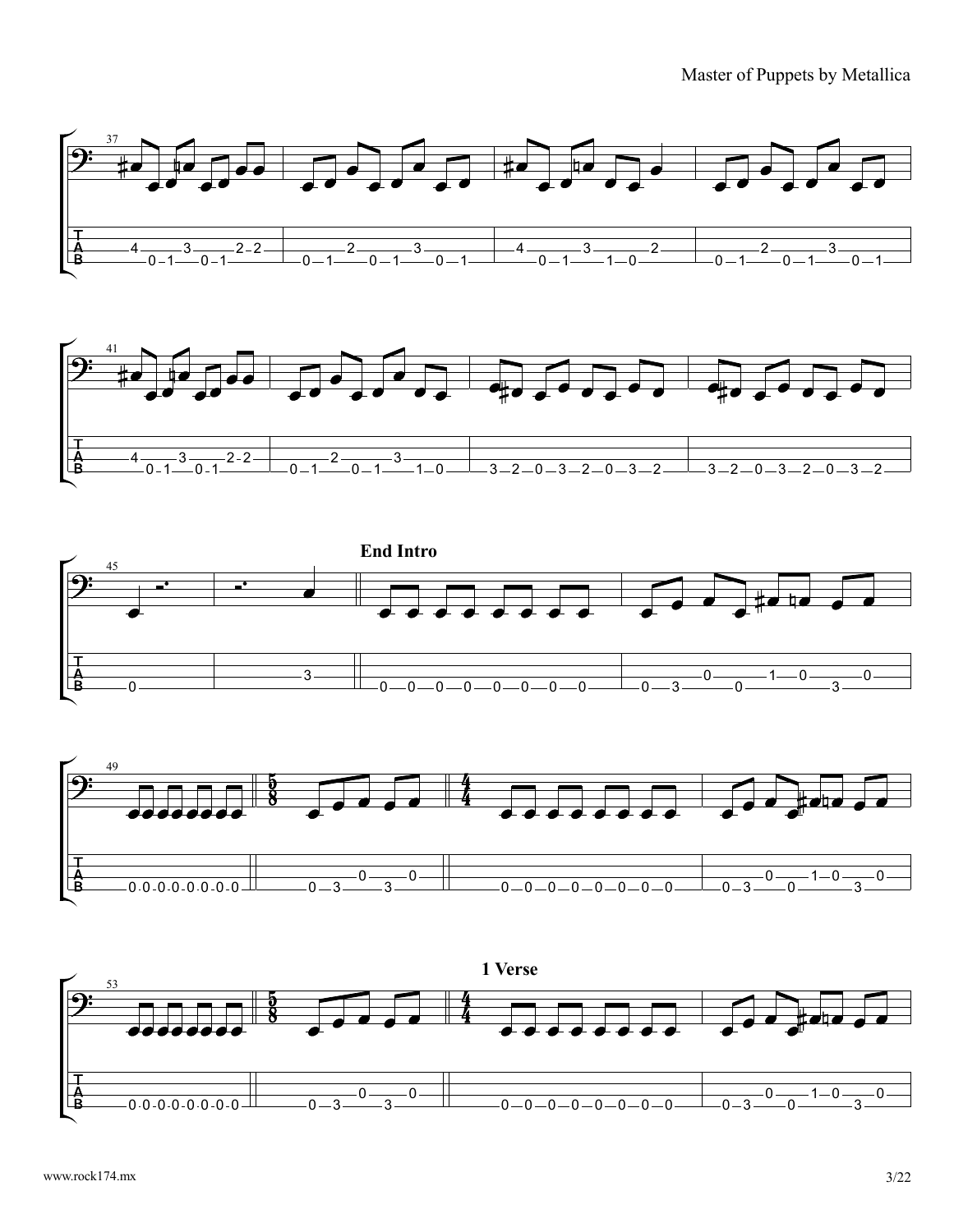







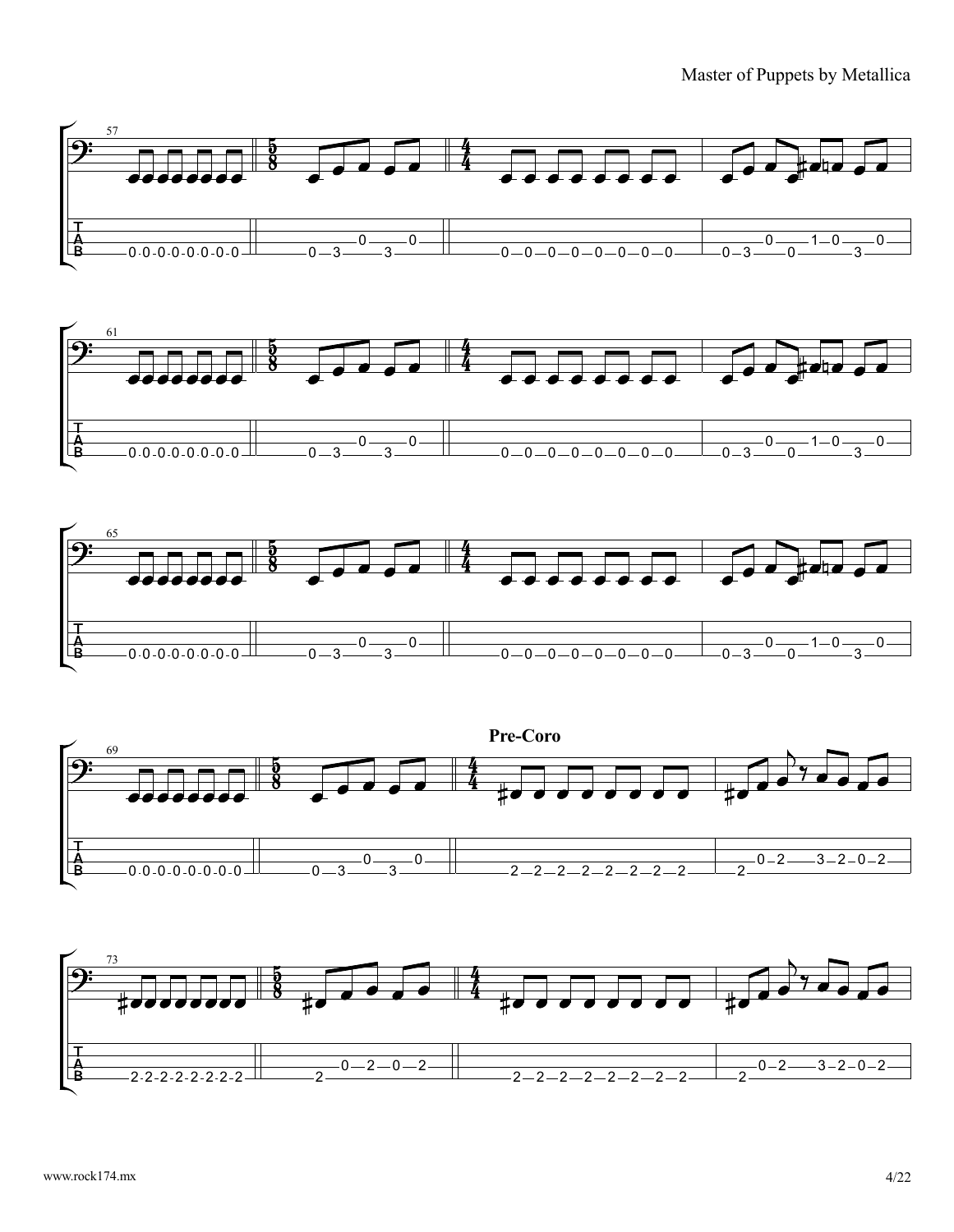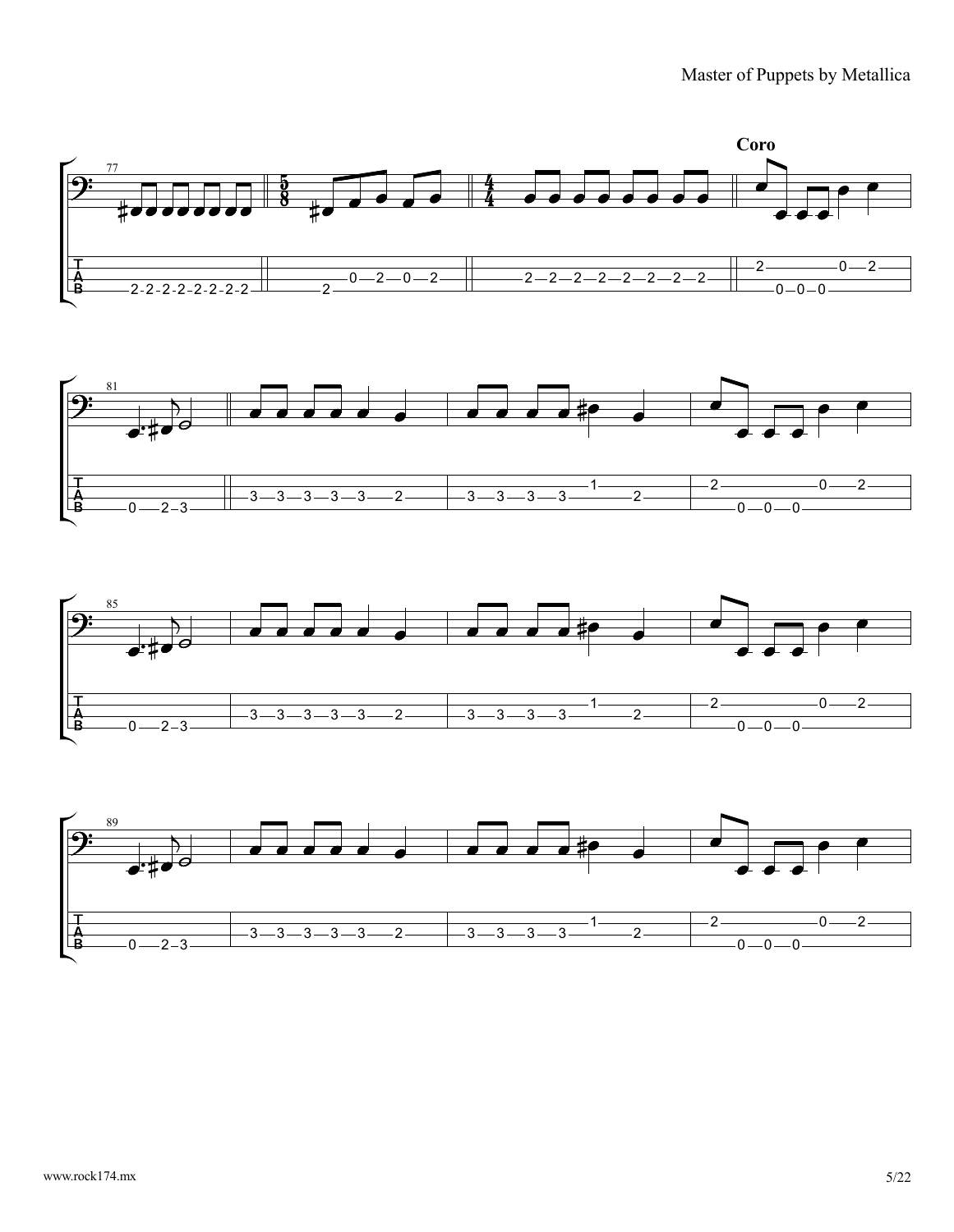





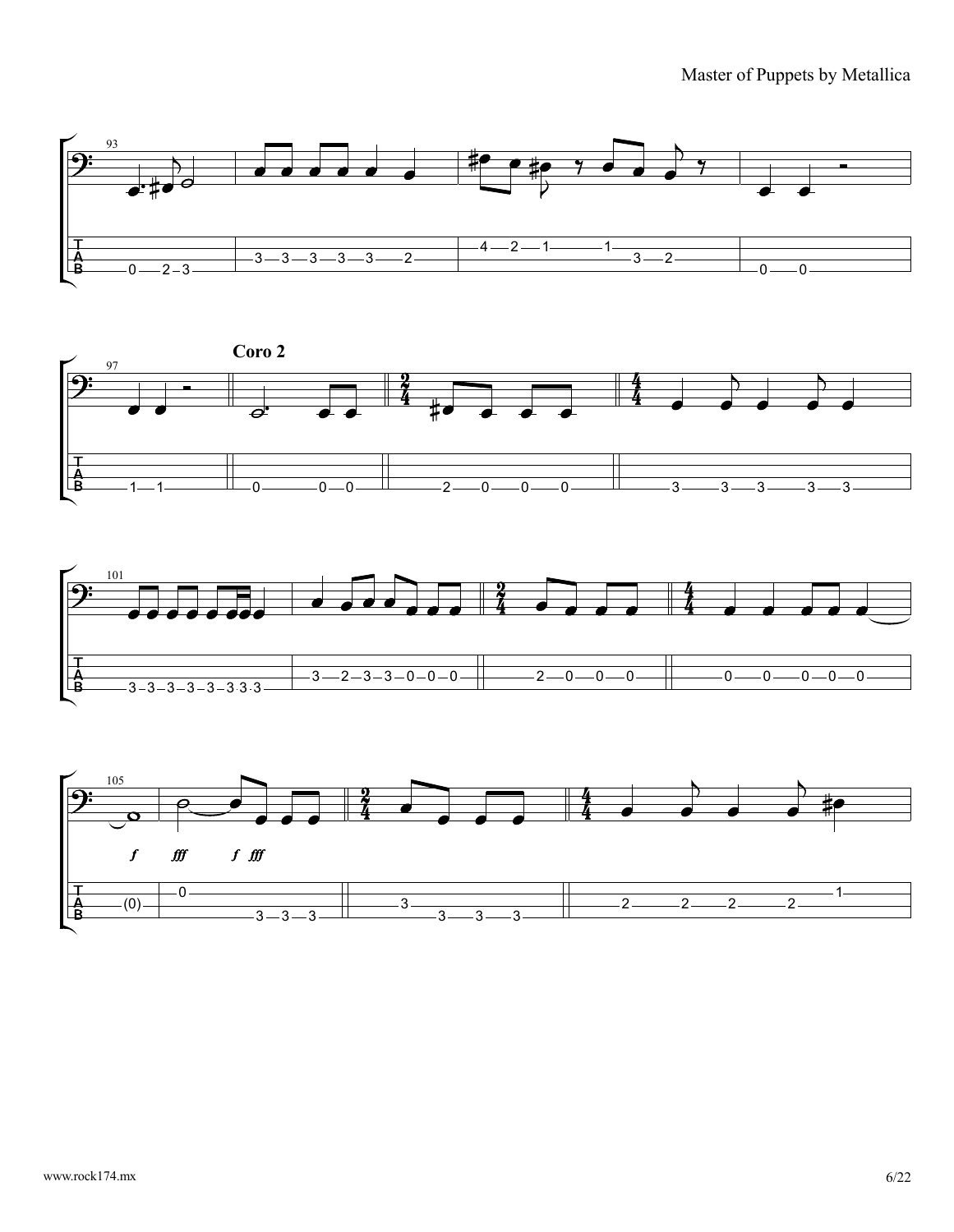





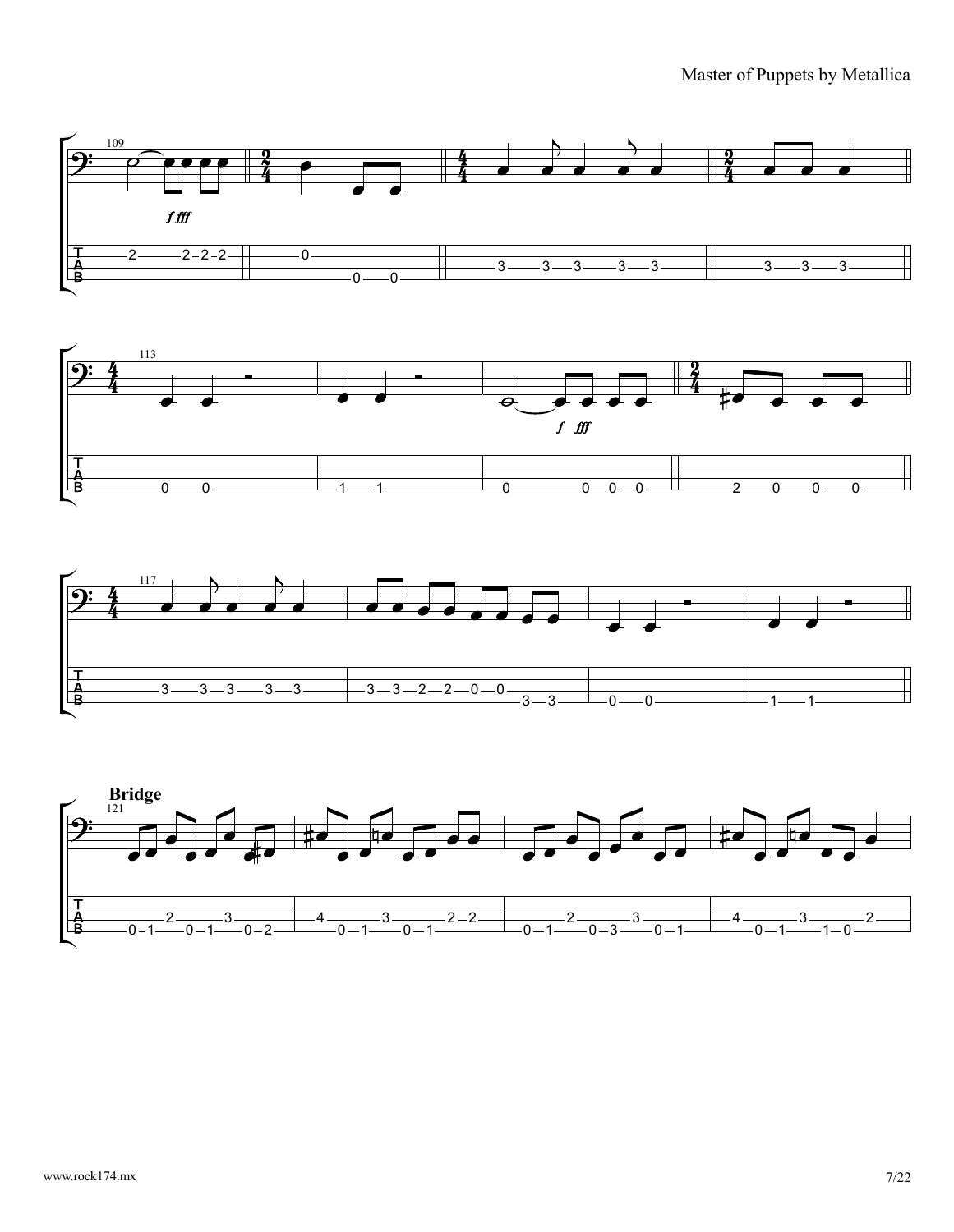







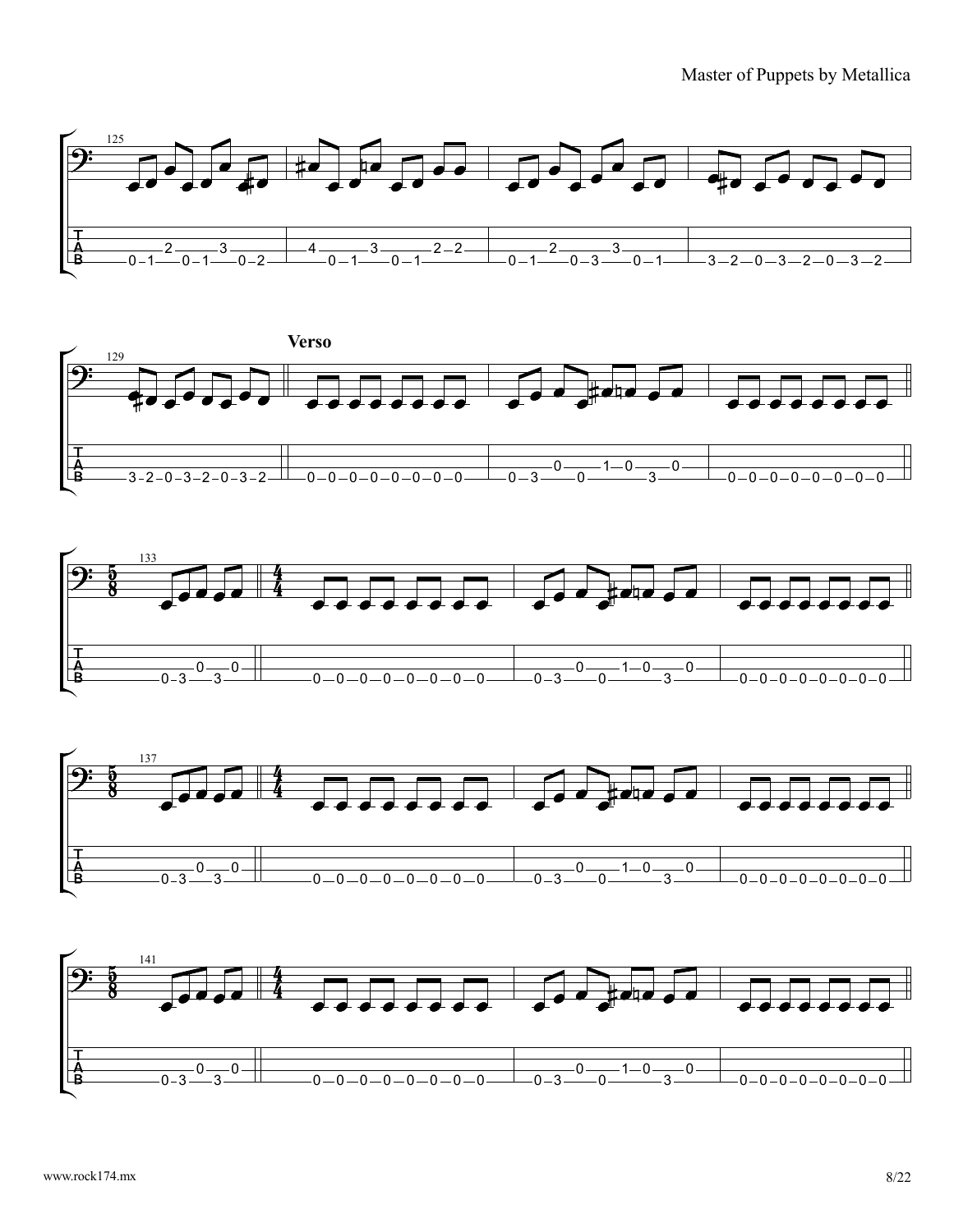





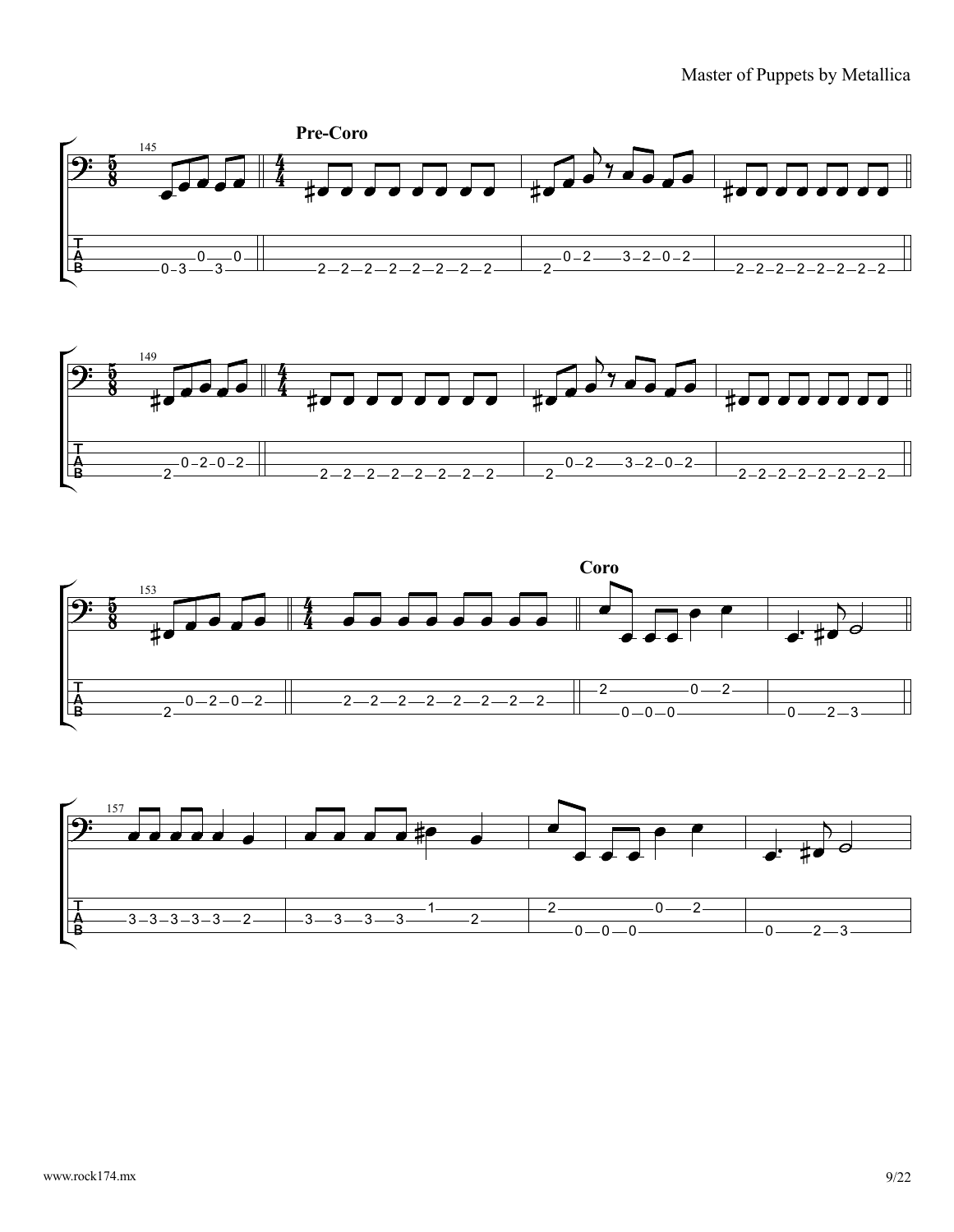Master of Puppets by Metallica









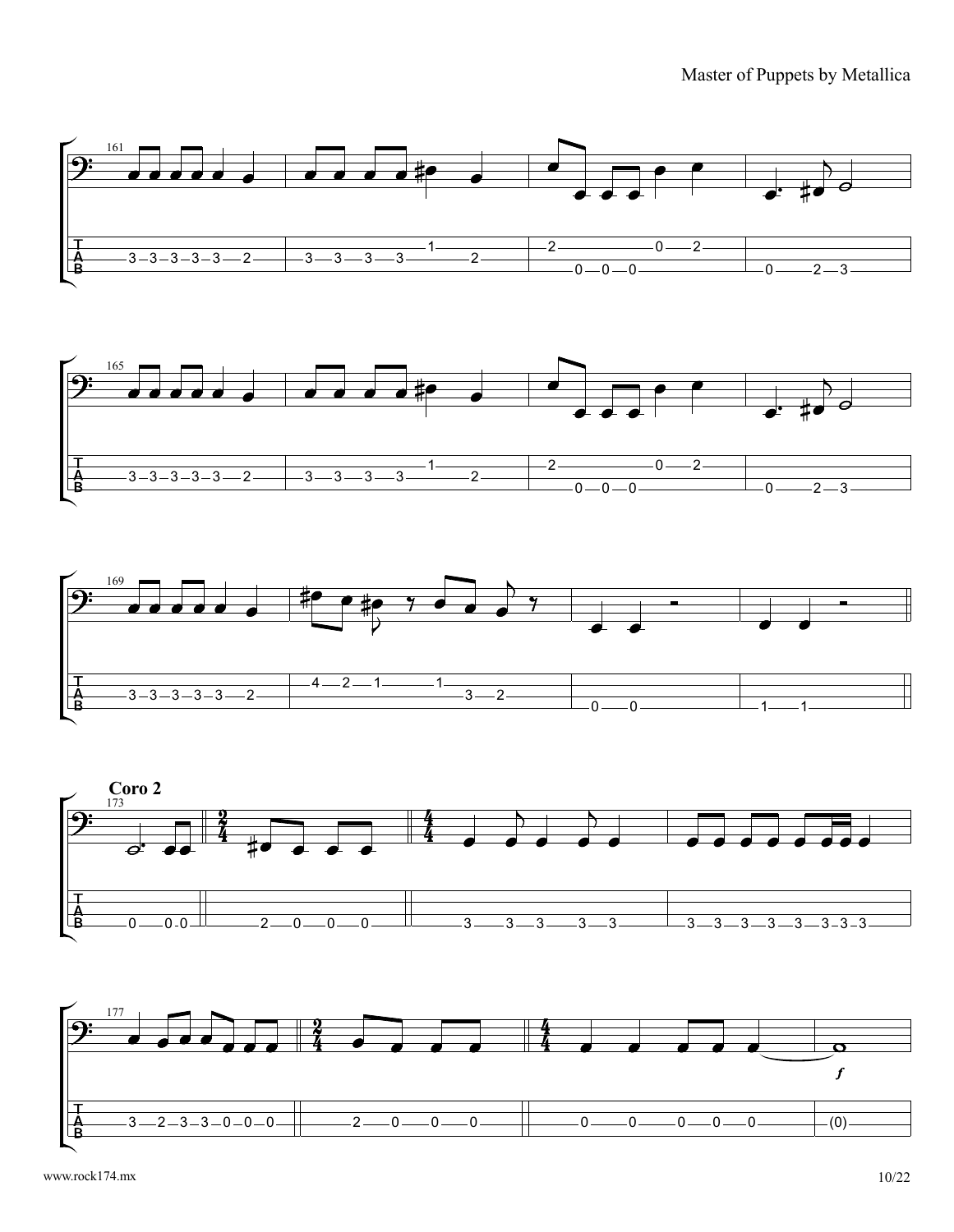







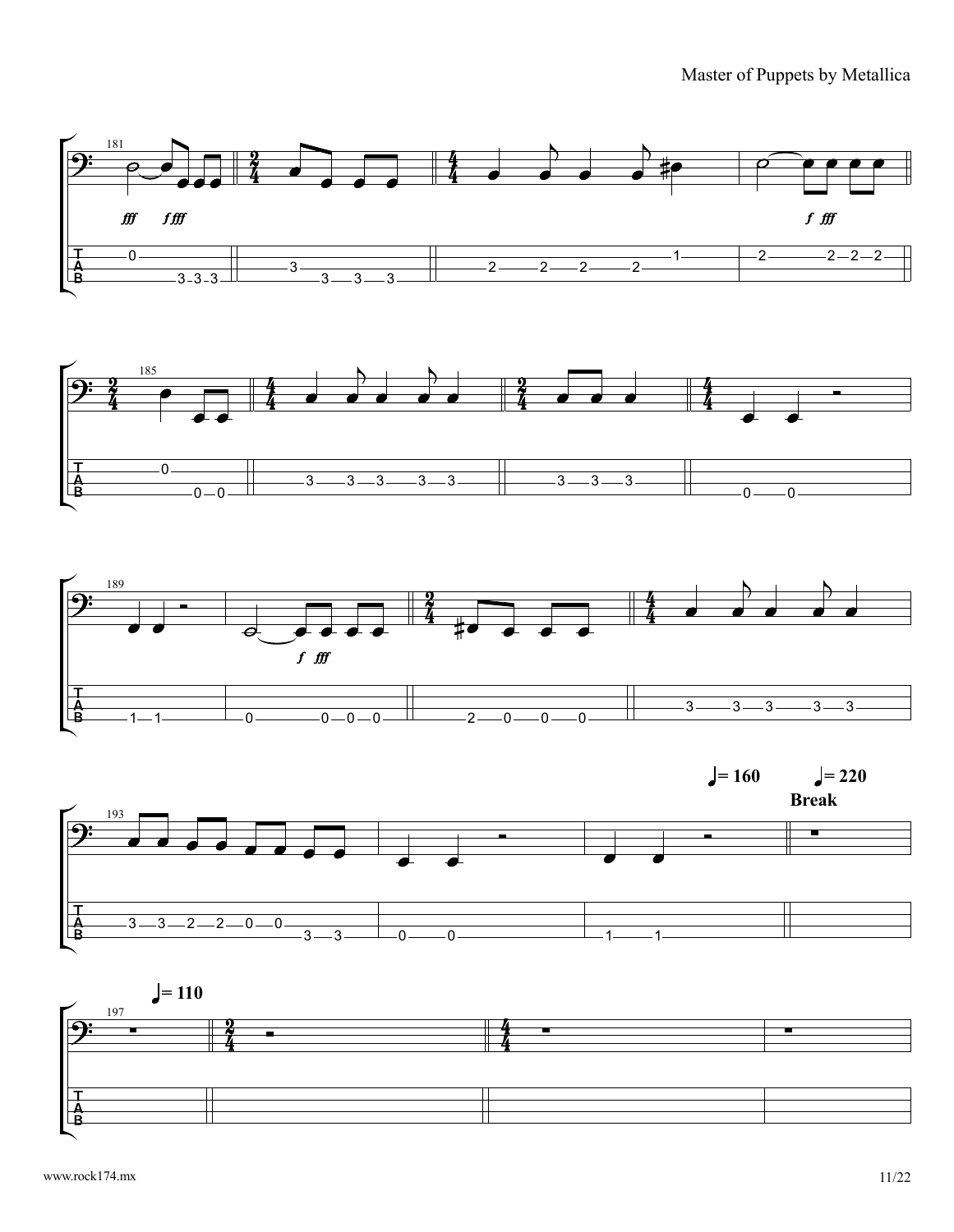## Master of Puppets by Metallica









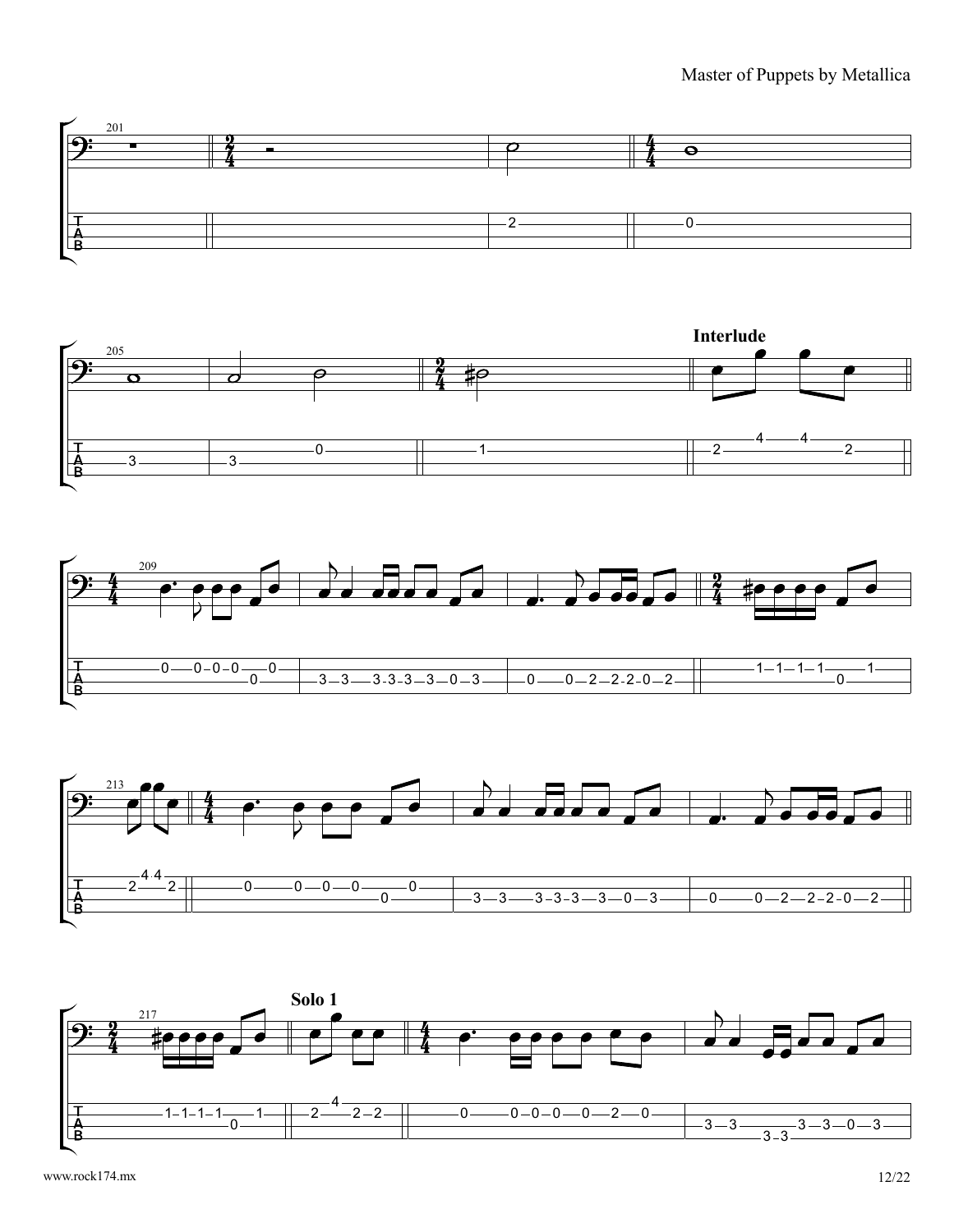





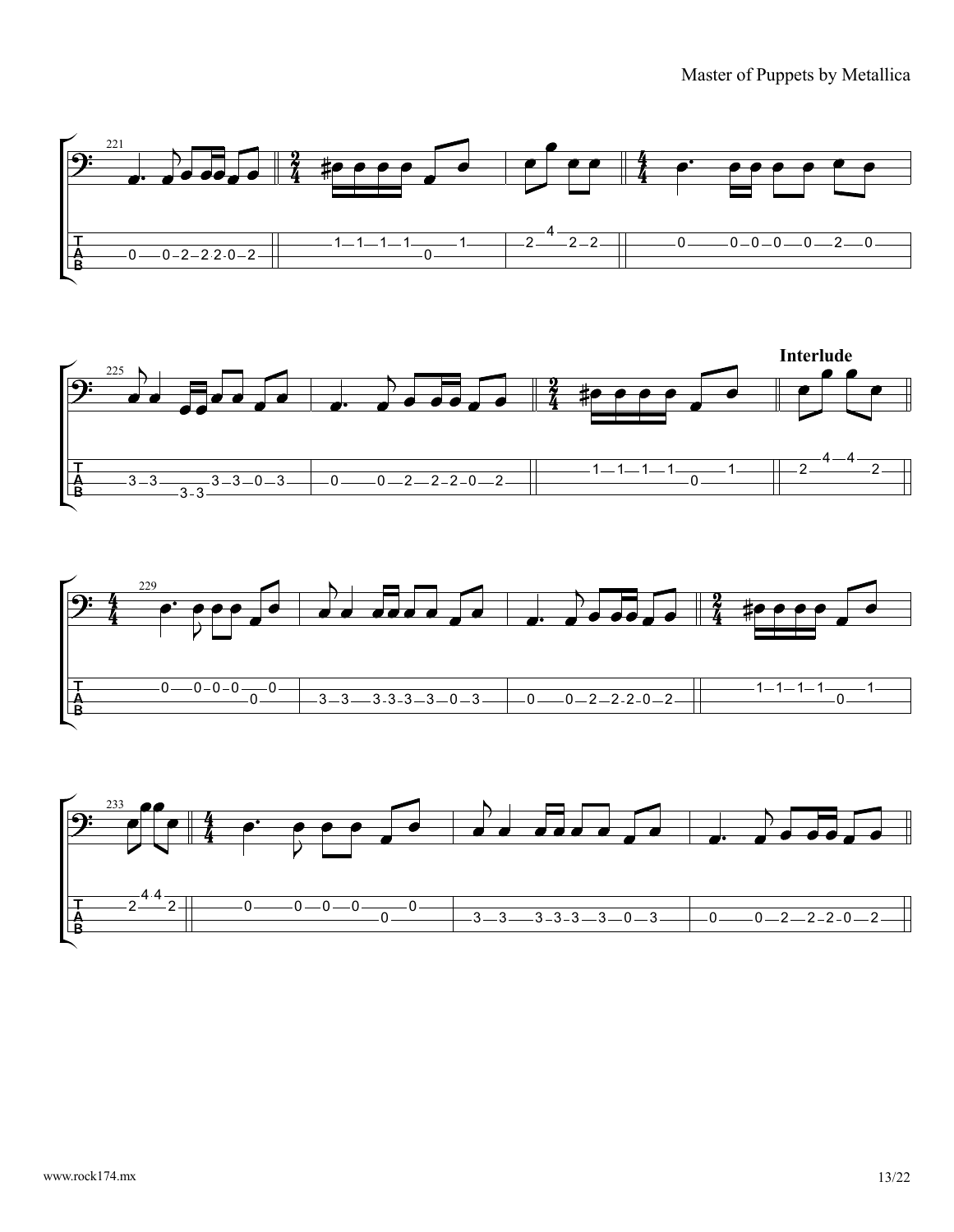





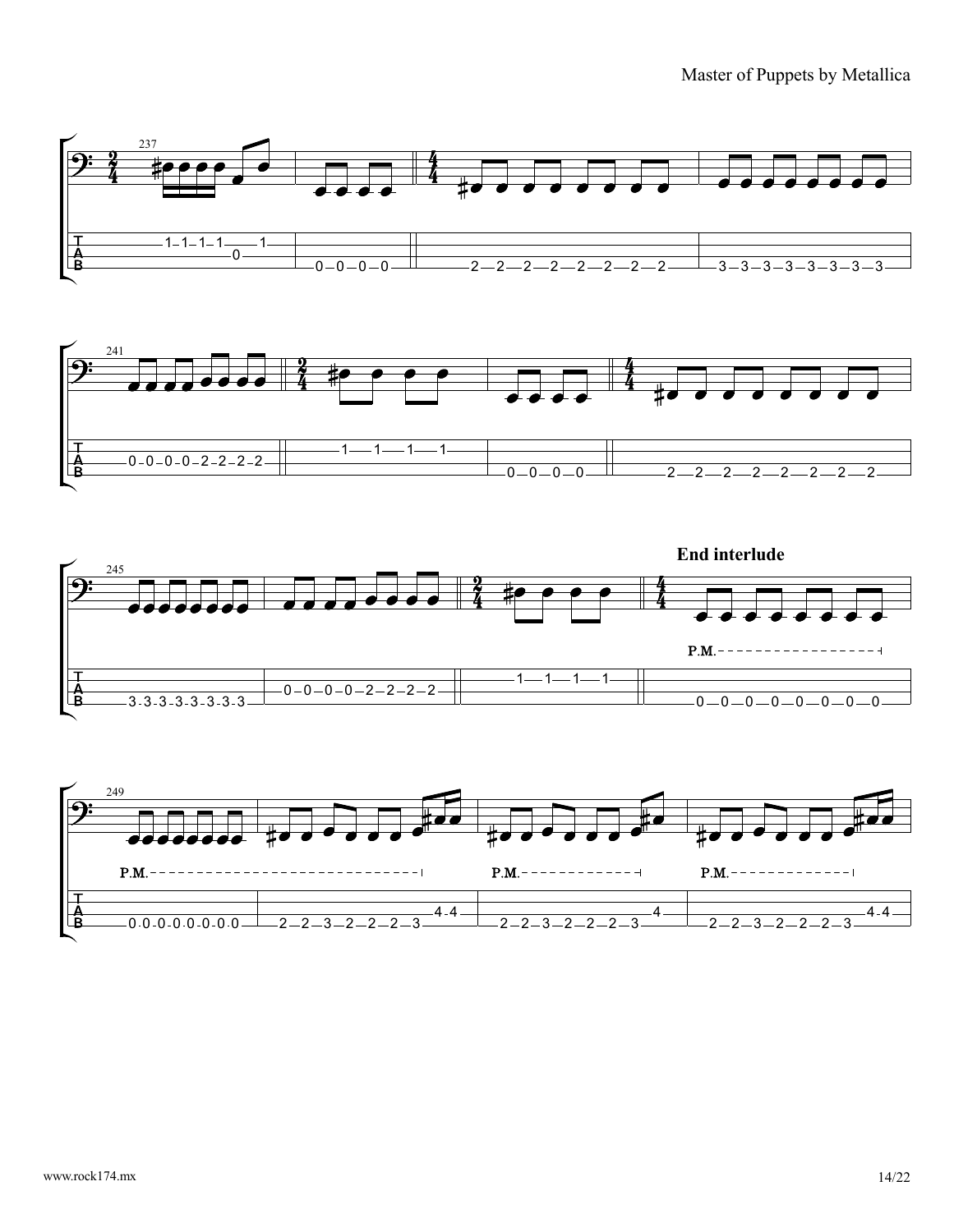







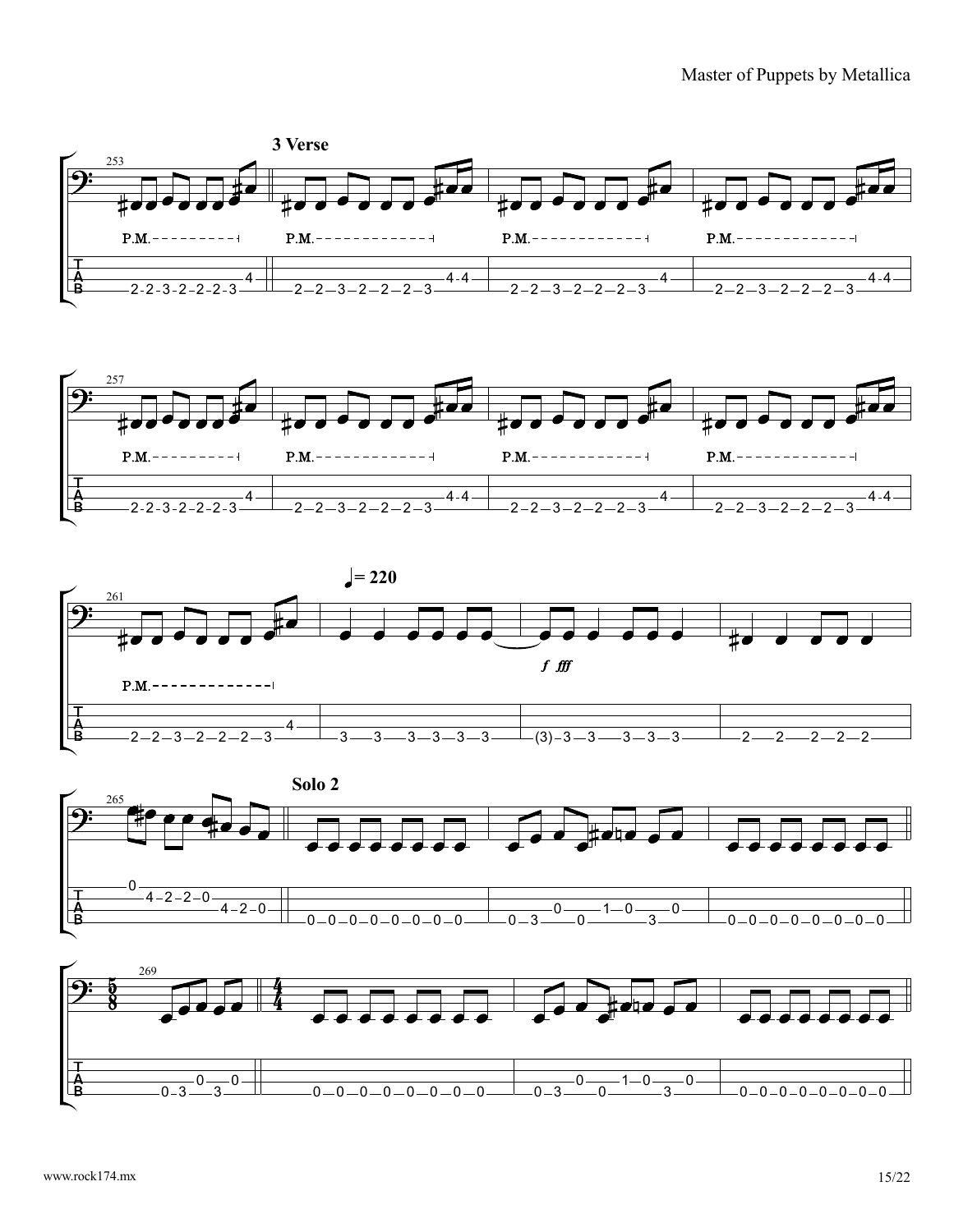Master of Puppets by Metallica











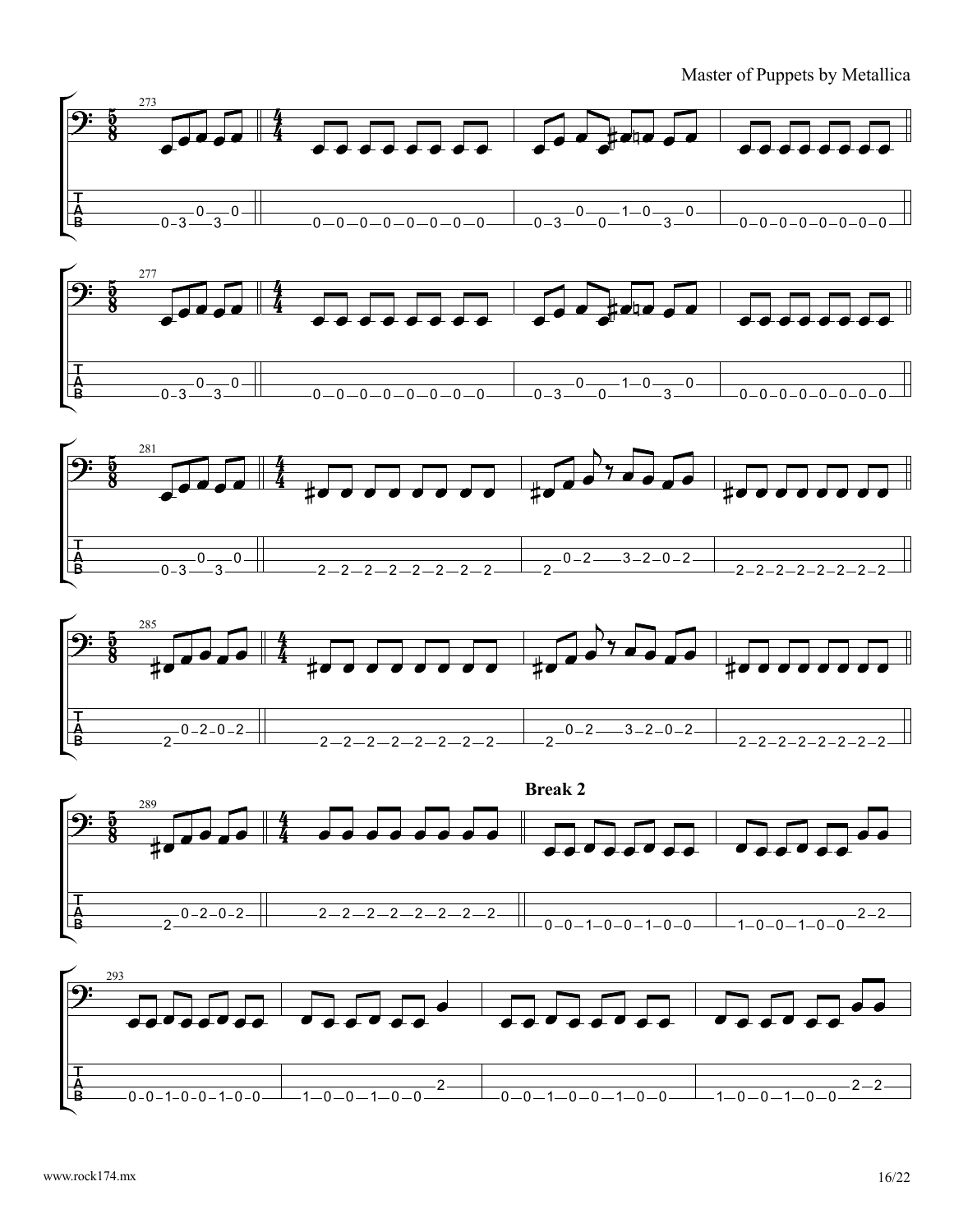Master of Puppets by Metallica









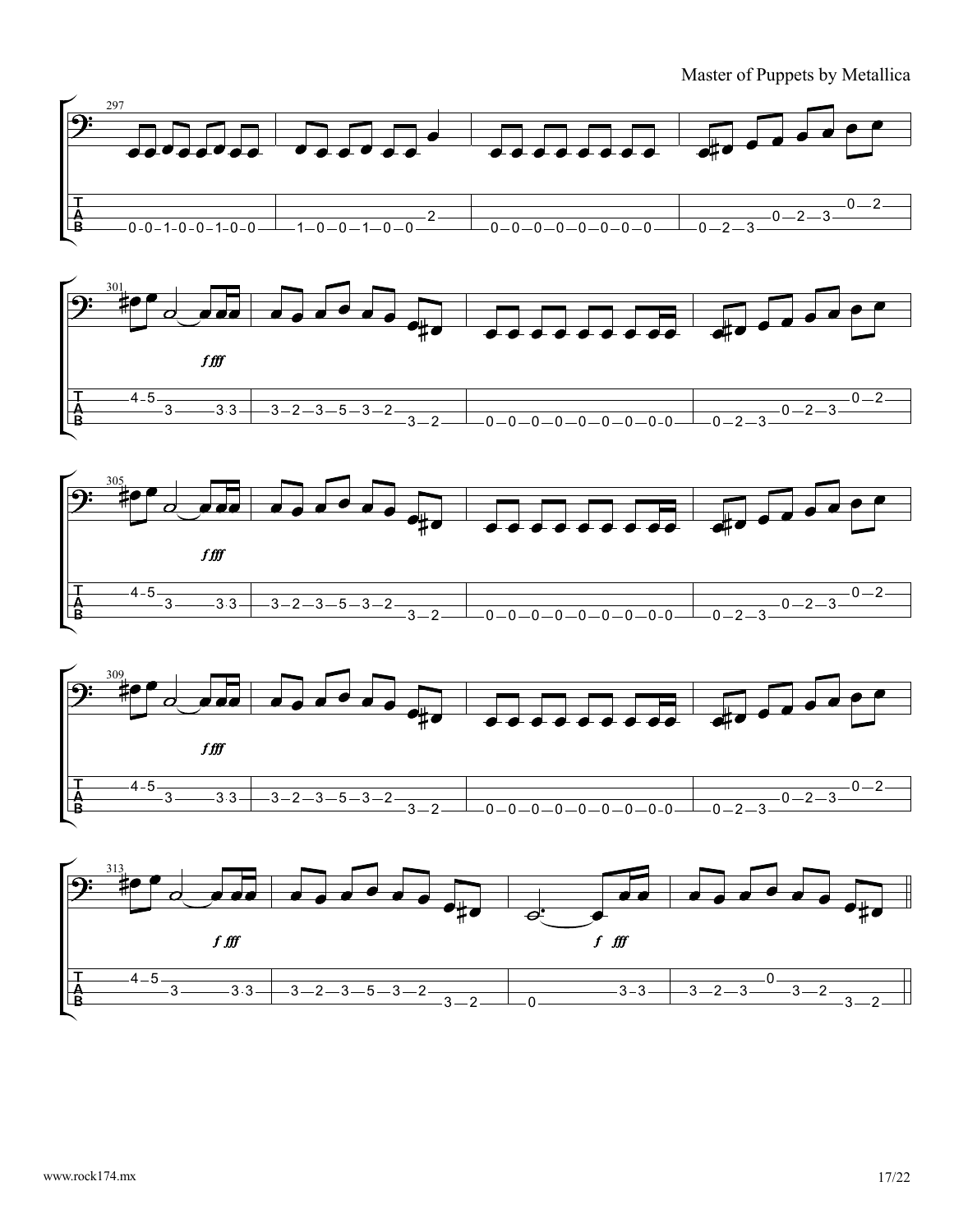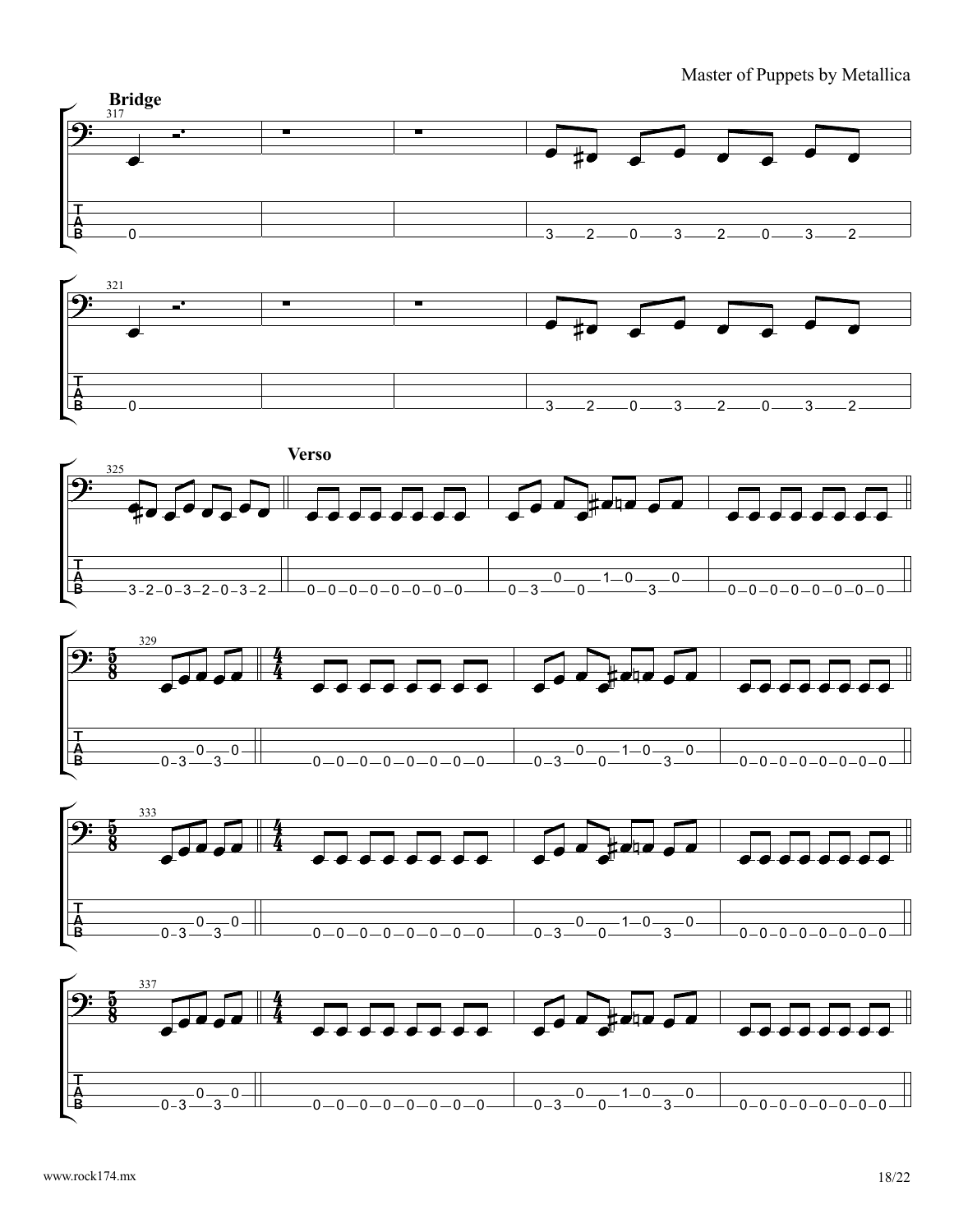







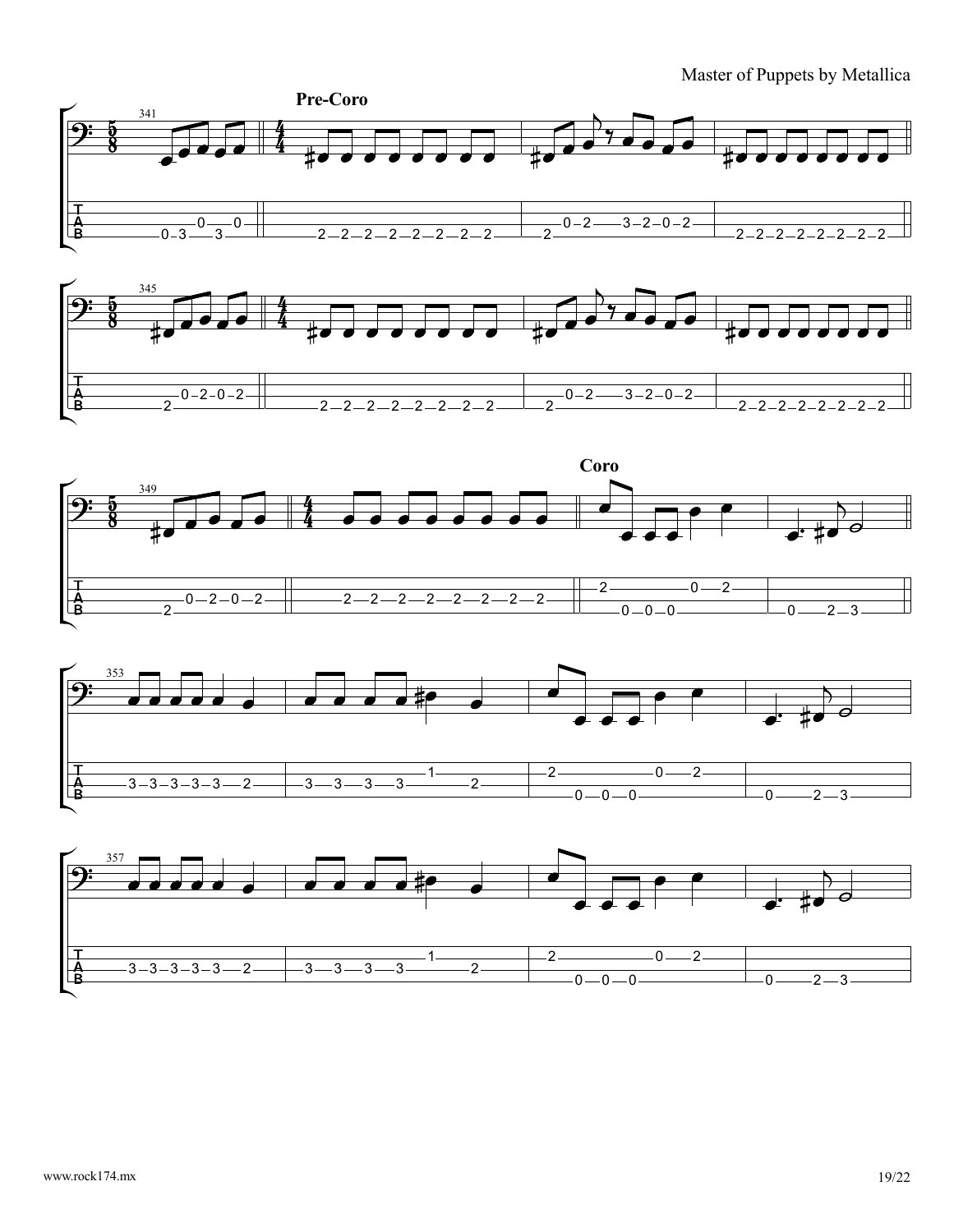Master of Puppets by Metallica









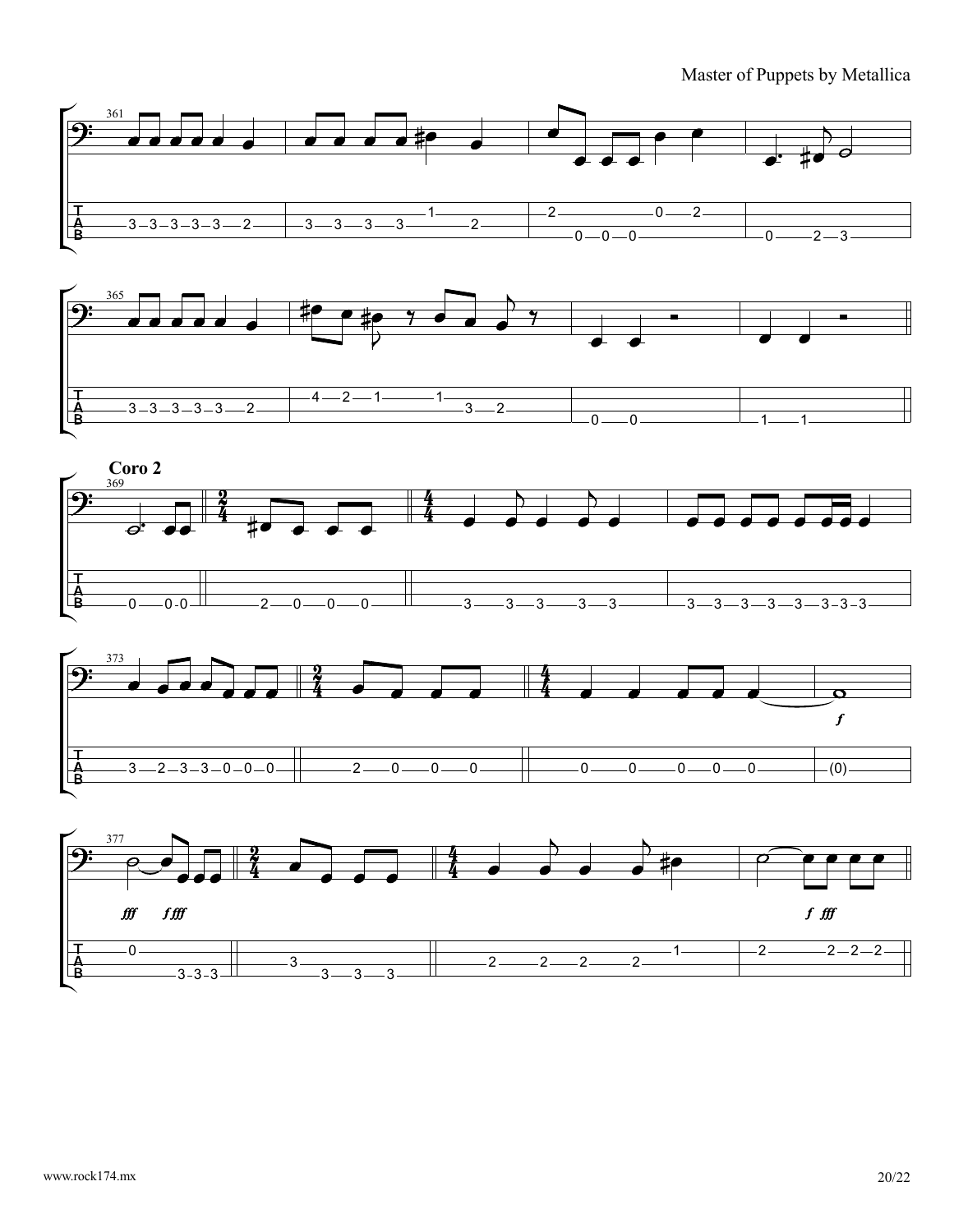Master of Puppets by Metallica